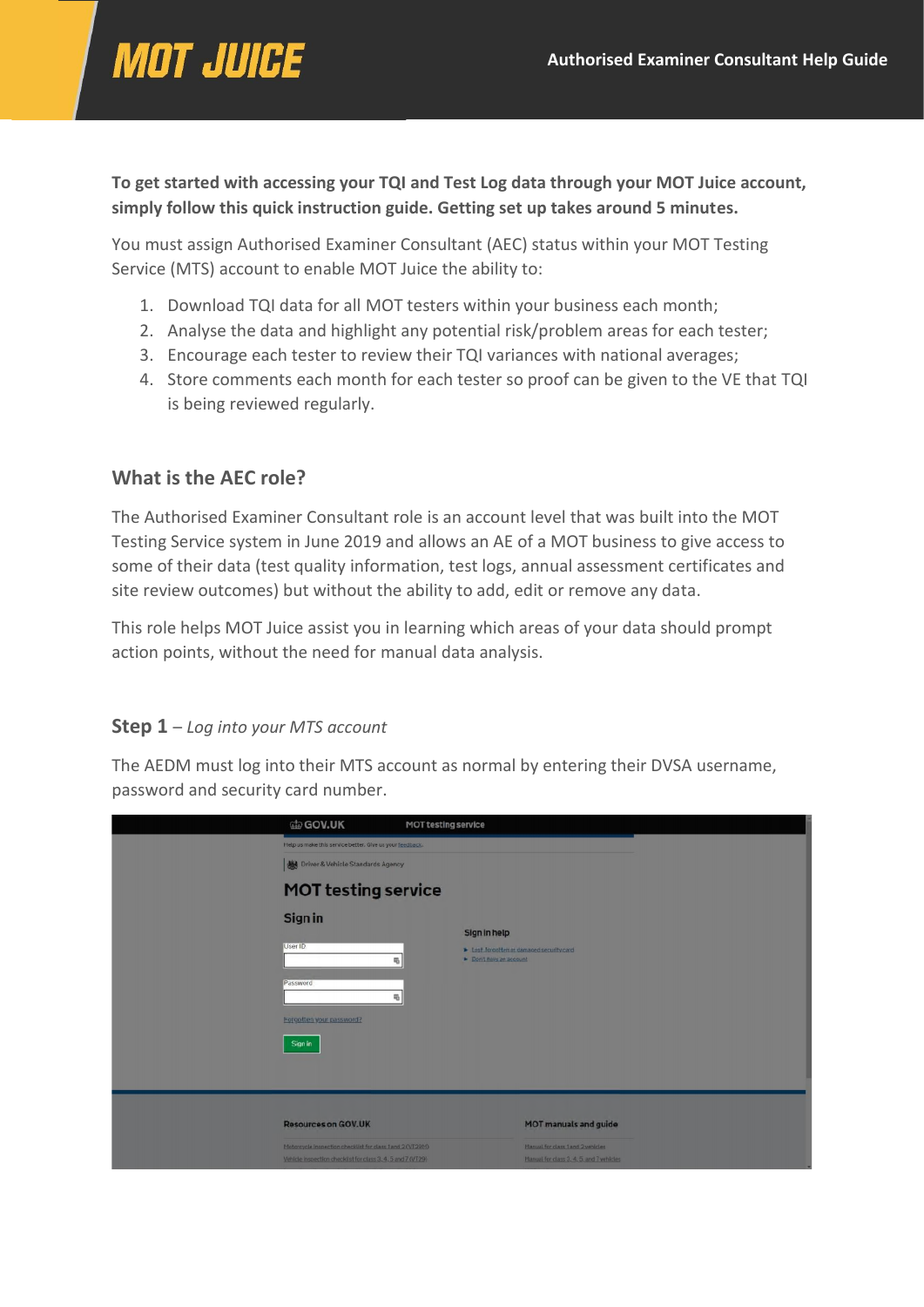| cip MOT testing service                                                                                                 |                                                                             |
|-------------------------------------------------------------------------------------------------------------------------|-----------------------------------------------------------------------------|
| Help us make this service better. Give us your leadback.                                                                |                                                                             |
| Sign in<br>Your security card PIN                                                                                       |                                                                             |
| You are using the card with serial number in the month and<br>Press the button on the security card to display the PIN. |                                                                             |
| > Where to fled the security card PHV                                                                                   |                                                                             |
| Security card PIN                                                                                                       |                                                                             |
| Lost. forgotten or damaged security pard?                                                                               |                                                                             |
| Sign in                                                                                                                 |                                                                             |
| Cancel and return to sign in                                                                                            |                                                                             |
|                                                                                                                         |                                                                             |
|                                                                                                                         |                                                                             |
| <b>Resources on GOV.UK</b>                                                                                              | <b>MOT manuals and guide</b>                                                |
| Motorcycle Inspection checklist for class 1 and 2 (VT29M)<br>Vehicle Inspection checklist for claim 3.4.5 and 7 (V129)  | Manual for class 1 and 2 vehicles<br>Hamuel for class 3.4.5, and 7 vehicles |

*IMPORTANT: MOT Juice staff will never ask for your DVSA username, password, or your security card number. You must never share these details with anyone, including the DVSA.*

## **Step 2** – *Access the AE page*

Access the Authorised Examiner details page by clicking on the main business name as highlighted in the image below.

| ch MOT testing service                                  | Home Yourprofile Signout                                                                                                                                             |
|---------------------------------------------------------|----------------------------------------------------------------------------------------------------------------------------------------------------------------------|
| Help us make this senior better. Give us your feedback. |                                                                                                                                                                      |
| Your home                                               | <b>Start MOT test</b><br>$\overline{ }$<br>Replacement/duplicate certificate<br>MOT forms                                                                            |
| Messages                                                | <b>SPINROUTE LIMITED</b><br>Authorized Commerciandum: 1982                                                                                                           |
| special notice<br>1<br>3 days to acknowledge            | Your vehicle testing stations<br>M3D (DRIVER)<br>SITE PRANAGER, TESTER                                                                                               |
| notifications<br>5<br>waiting to be read                | <b><i><u>INDUSTRICOTT</u></i></b><br>SATURDANAGER TESTER                                                                                                             |
| View all messages                                       | 335<br>stots available                                                                                                                                               |
|                                                         | <b>CRANLEIGH EXHAUST CENTRE</b><br><b>LIMITED</b><br>Authorized Examiner mampers imme-<br>Your vehicle testing stations<br>(1360AV) CRANLEIGH EXHAUST CENTRE LIMITED |
|                                                         | SITE ADMIN. SITE MANAGER, TESTER<br>501<br>siots available                                                                                                           |

*IMPORTANT: Only the AEDM of a business can access the AE page.*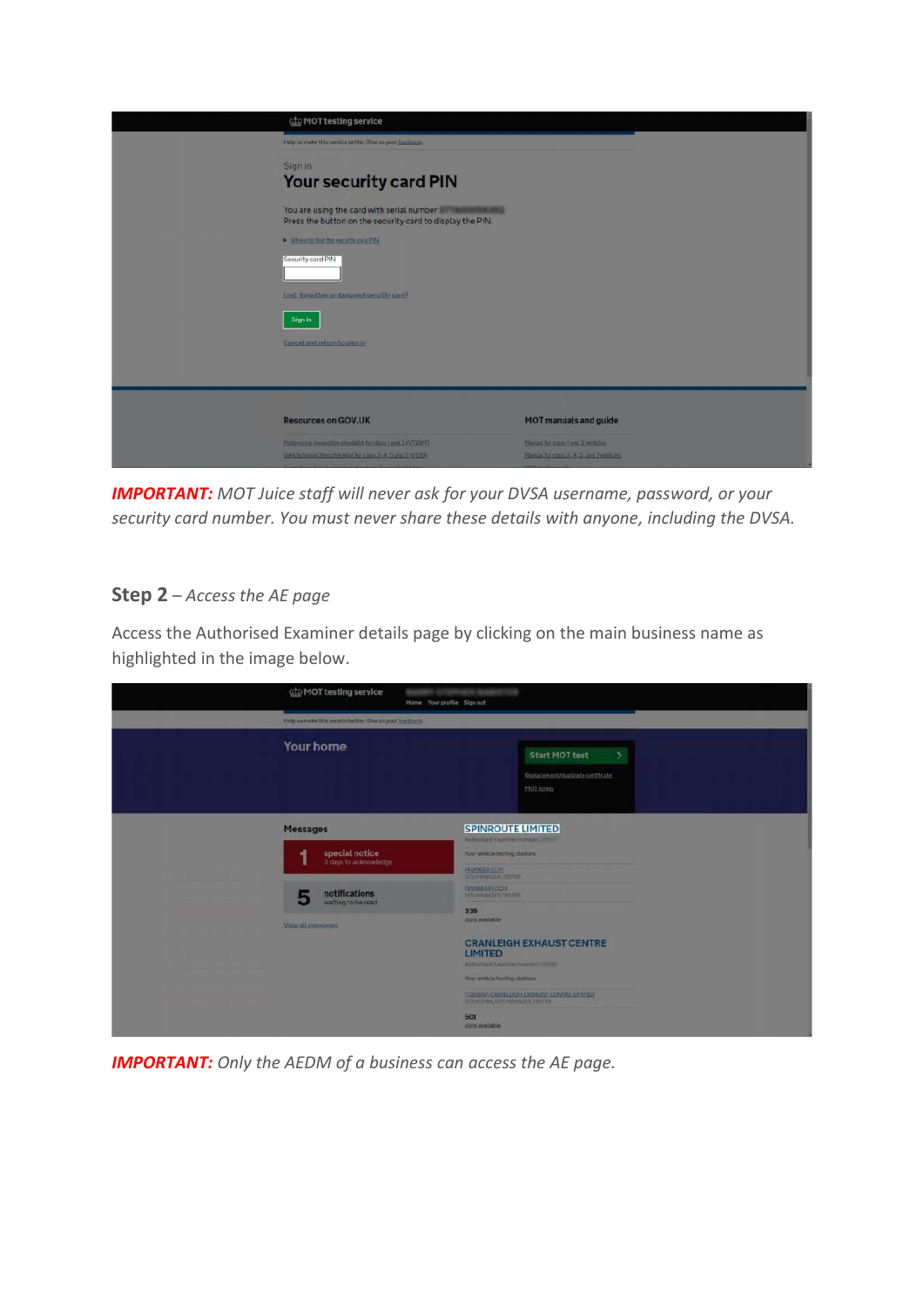#### **Step 3** – *Assign a new role*

On the main details page, scroll down until you can see a list of your user roles. Simply click on the 'Assign a role' link to continue. If you can't see the 'Assign a role' link, then you may be logged into an account without the permission to assign a new role.

| Correspondence                                                              |                                                                                                   |                |
|-----------------------------------------------------------------------------|---------------------------------------------------------------------------------------------------|----------------|
| Address                                                                     | <b>Milledge Council</b> y<br><b>WARRANTS SERVICE</b><br><b>STATISTICS</b><br>w.<br><b>MARINEZ</b> | Change         |
| Email                                                                       | <b>Secretary Contractor</b>                                                                       | <b>Change</b>  |
| Telephone                                                                   | <b><i>START STARTS</i></b>                                                                        | <b>Shange</b>  |
| Roles<br>Assion a role                                                      |                                                                                                   |                |
|                                                                             | Authorised examiner designated<br>manager.                                                        |                |
|                                                                             | Authorized exeminer consultant                                                                    | Recogni        |
| <b><i><u>START COMPANY</u></i></b>                                          | Authorised exeminer delegate                                                                      | Harricutt      |
|                                                                             | Authorised examiner consultant                                                                    | <b>Brender</b> |
| <b><i><u>STARTING COMPANY</u></i></b>                                       | Authorised examiner delegate                                                                      | <b>Remove</b>  |
| <b>Vehicle testing stations</b>                                             |                                                                                                   |                |
| CCM<br>BOR GATWICK DEPOT, IN/SPER ROAD,<br><b>UFBLID, CRAWLEY, RHITLOLD</b> | 421980<br>This association approved<br>- Il October 1999                                          |                |
| CCM<br>SOMERSBURY LANE, EWHORST,<br>CRANEEDON, QUIS 750                     | V106844<br>This association approved<br>7 February 2010                                           |                |
| <b>Direct debit</b>                                                         |                                                                                                   |                |
| Order amount                                                                | <b>KOO mints</b>                                                                                  |                |

## **Step 4** – *Search for a user*

Enter the ID/Username of the person you wish to assign as the AEC of your business. You will need to call MOT Juice on 01293 911 120 in order to obtain the correct ID/Username.

| MOT testing service                                                                                                    | Home Your profile Sign out |                                                                               |
|------------------------------------------------------------------------------------------------------------------------|----------------------------|-------------------------------------------------------------------------------|
| Help us make this service better. Give us your feedback.                                                               |                            |                                                                               |
| <b>Authorised Examiner</b><br>Assign a role                                                                            |                            |                                                                               |
| Search for a user to assign a role to them.                                                                            |                            |                                                                               |
| <b>Username</b>                                                                                                        |                            |                                                                               |
| For example, SMIT0001                                                                                                  |                            |                                                                               |
| Search                                                                                                                 |                            |                                                                               |
| Cancel and return to SPINROUTE LIMITED                                                                                 |                            |                                                                               |
|                                                                                                                        |                            |                                                                               |
|                                                                                                                        |                            |                                                                               |
| <b>Resources on GOV.UK</b>                                                                                             |                            | MOT manuals and guide                                                         |
| Motorcycle inspection checklist for class 1 and 2 (VT29M)<br>Vehicle Inspection checklist for class 3.4.5 and 7 (VT29) |                            | Manual for class 1 and 2 vehicles<br>Manual for class 3, 4, 5, and 7 vehicles |
| In service exhaust emission standards for road vehicles                                                                |                            | MOT testing guide                                                             |

**IMPORTANT:** MOT Juice will never publicly share any IDs or Usernames used within our business. Never assign a role to a username you have found online, including our own website.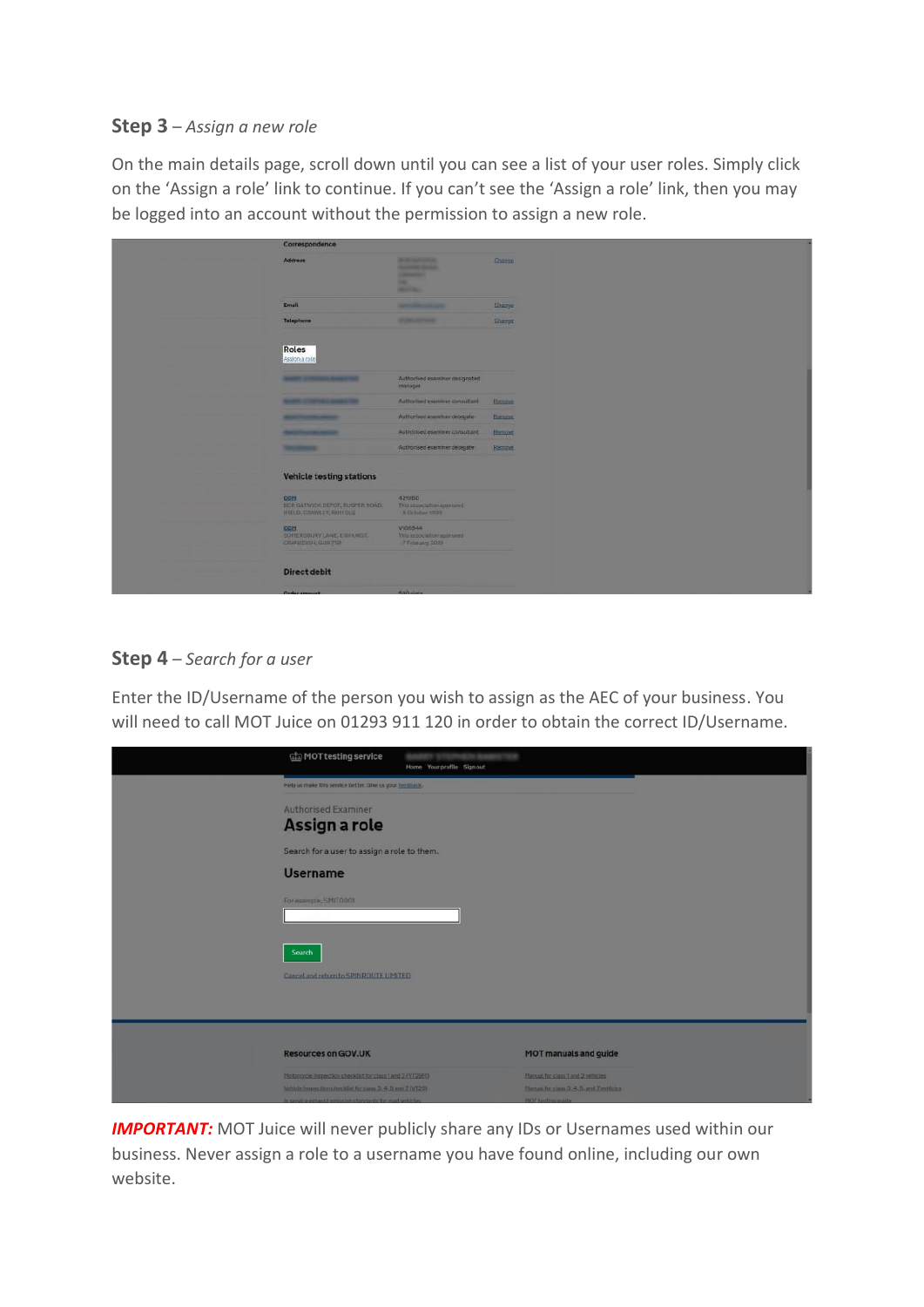#### **Step 5** – *Selecting the AEC role*

Once you have successfully found the user you want to assign as your AEC, you'll need to select 'Authorised Examiner Consultant' from the list of available roles. Once selected, click on the 'Choose Role' button.

| (b) MOT testing service                                  | Home Your profile Sign out           |
|----------------------------------------------------------|--------------------------------------|
| Help us make this service better. Give us your feedback. |                                      |
| <b>Authorised Examiner</b>                               |                                      |
| Choose a role                                            |                                      |
| Choose a new role for the following person:              |                                      |
| Name                                                     | david <b>Communication</b><br>LENNOO |
| <b>Available roles</b>                                   |                                      |
| Select a role                                            |                                      |
| Authorised Examiner Delegate                             |                                      |
| Authorised Examiner Consultant                           |                                      |
| <b>Choose role</b>                                       |                                      |
| <b>Back to user search</b>                               |                                      |
|                                                          |                                      |
|                                                          |                                      |

## **Step 6** – *Confirming the role*

It is important that as the AEDM, you have read and understand the summary before confirming the AEC role. Once you have confirmed the role can be assigned, the AEC will receive a notification and will need to approve the request before any data can be seen by the AEC.

| Help us make this service better. Give us your feedback. |                                                                                                                                          |  |  |
|----------------------------------------------------------|------------------------------------------------------------------------------------------------------------------------------------------|--|--|
| <b>Authorised Examiner</b>                               |                                                                                                                                          |  |  |
|                                                          | <b>Summary and confirmation</b>                                                                                                          |  |  |
| Review the summary below before confirming:              |                                                                                                                                          |  |  |
| <b>Name</b>                                              | david <b>Communication</b><br><b>JIMMODIE</b>                                                                                            |  |  |
| New rote                                                 | <b>Authorised Examiner</b><br>Consultant                                                                                                 |  |  |
|                                                          | david will receive a notification of the role nomination.                                                                                |  |  |
| (VRMs).                                                  | The Authorised Examiner Consultant will be able to view some data in<br>your account, such as tester IDs and vehicle registration marks. |  |  |
| As an AE you must:                                       |                                                                                                                                          |  |  |
| inappropriate or unauthorised persons.                   | . ensure that you do not give access to the data in your account to                                                                      |  |  |
| necessary                                                | . ensure the data is handled appropriately and not shared further than                                                                   |  |  |
| handle any personal information and data                 | . try to ensure that the Authorised Examiner Consultant will comply<br>with the General Data Protection Regulation (GDPR) when they      |  |  |
| Confirm                                                  |                                                                                                                                          |  |  |
| Back to choose a role                                    |                                                                                                                                          |  |  |